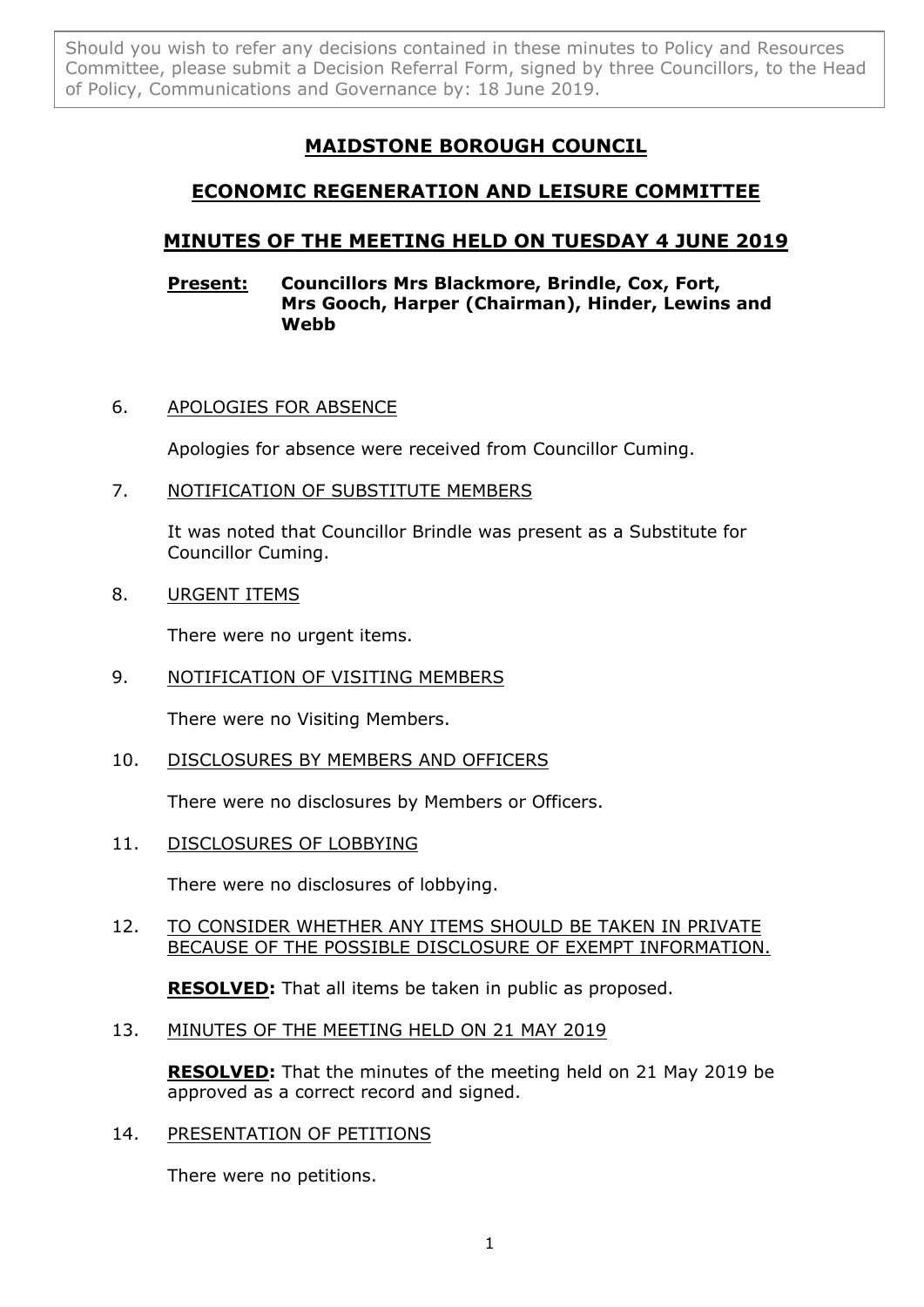## 15. QUESTION AND ANSWER SESSION FOR MEMBERS OF THE PUBLIC

There were no questions from members of the public.

## 16. COMMITTEE WORK PROGRAMME

**RESOLVED:** That the Committee Work Programme be noted.

### 17. REPORTS OF OUTSIDE BODIES

There were no reports of Outside Bodies.

### 18. REFERENCE FROM POLICY AND RESOURCES COMMITTEE - ECONOMIC DEVELOPMENT STRATEGY

The Head of Regeneration and Economic Development explained that further clarity, regarding the intended meaning of "the arts" and "rich assets", was required. The Committee was reminded that Brunswick Street and Union Street were included in the Regeneration and Investment Plan. Furthermore, the Parks and Open Spaces Strategy recognised the benefits that parks and open spaces brought to the local economy. Finally, it was highlighted that spatial distribution issues were an important consideration, which was being taken into account through the Local Plan Review.

The Committee commented that:

- It was important that the wording of the motion did not lead to the reconsideration of decisions previously made by other service committees.
- The reference to "office space" was to be rephrased as "employment space" to ensure that the wording of the motion was not restrictive.
- Consideration was to be given to assets in urban and rural areas that could enhance the economy. This included assets that were not owned by MBC.

**RESOLVED:** That Members of the Economic Regeneration and Leisure Committee submit comments to the Chairman and Vice-Chairman of the Economic Regeneration and Leisure Committee, ahead of the motion being redrafted and agreed for consideration during the review of the Economic Development Strategy.

Voting: Unanimous

#### 19. KEY PERFORMANCE INDICATORS 2018/19 - Q4 UPDATE

The Data Intelligence Officer introduced the report. It was explained that the camera used to calculate "Footfall on the High Street" had been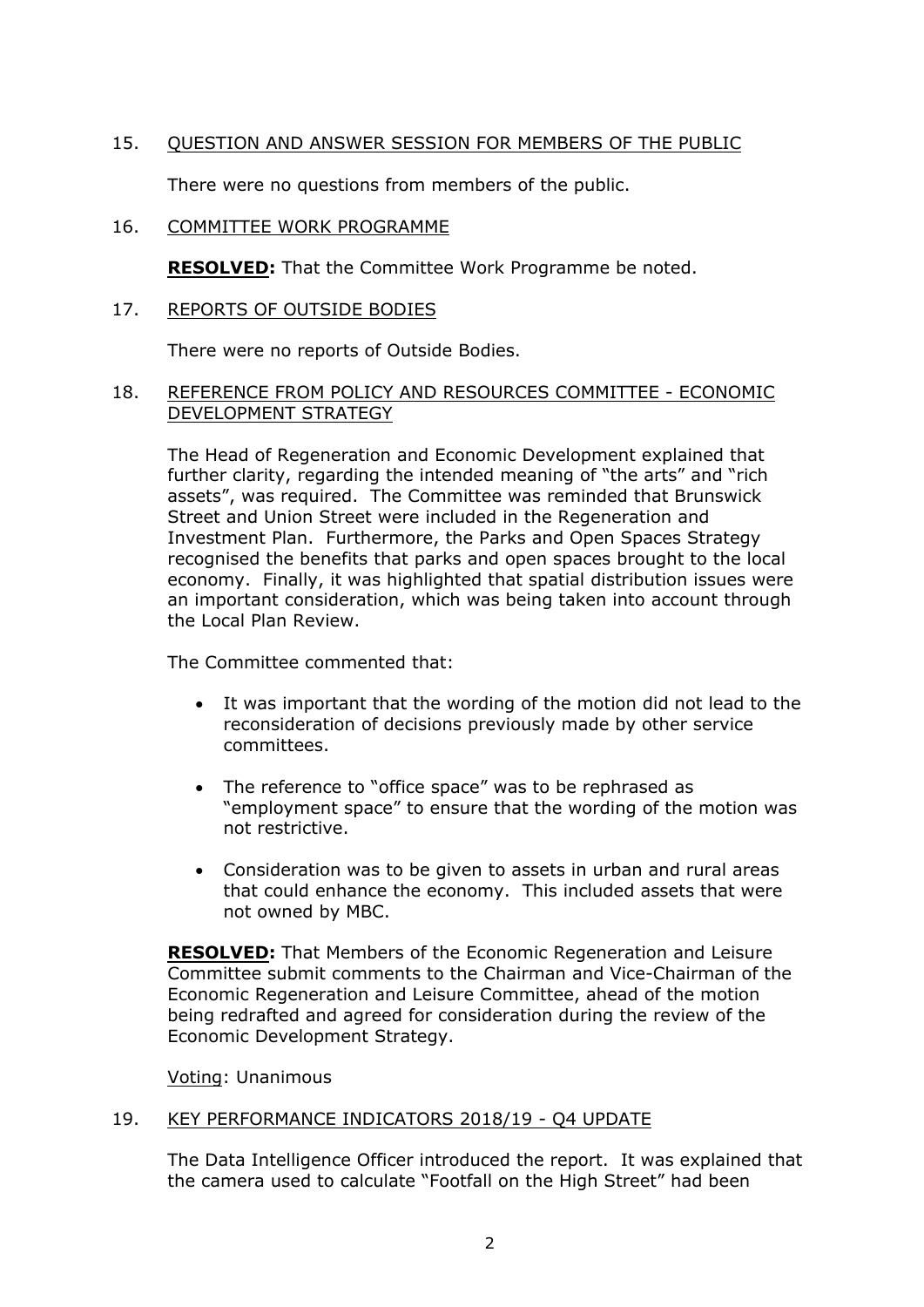obscured during construction works on the High Street. This contributed to a lower performance for the Key Performance Indicator (KPI) during Quarter 4. It was stated that an automated counting system had been introduced at the Museum. Consequently, the "Footfall at the museum and Visitors Information Centre" had been calculated more accurately for Quarter 4. It was estimated that the year-end figure may have been 5000 higher had the automated system been operational for the full year. Finally, the "Number of users at the leisure centre" had increased when compared to Quarter 3. The Leisure Centre had hosted seven events during this period, which contributed to the increased number of customers.

In response to a question from the Committee, the Data Intelligence Officer replied that "Footfall on the High Street" was automatically calculated by a camera located on the HSBC building. This measured footfall on the pedestrianised area of Week Street.

**RESOLVED:** That the summary of performance for Quarter 4 of 2018/19 for Key Performance Indicators (KPIs) be noted.

#### 20. FOURTH QUARTER BUDGET MONITORING 2018/19

The Director of Finance and Business Improvement outlined that there had been a small underspend against the revenue budget for 2018/19. Income from the Crematorium had also been higher than estimated. The capital budget had experienced slippage, partly due to a burst water pipe at Mote Park. This had impacted on the cost of the Mote Park Adventure Zone project. A claim had been made against Southern Water for this cost, however, the Quarter 4 figures did not account for a successful claim.

The Committee noted that the underspend would be incorporated into the Council reserves if there were no bids to spend the money. It was suggested that the underspend could be used to implement recommendations within the Cultural Strategy and Five-Year Action Plan, with the money used as match-funding when seeking contributions from the Arts Council. Alternatively, it was suggested that the underspend could fund work to define a "sense of place" for Maidstone Borough. Other Local Authorities, such as Knowsley Council, had secured substantial investment through generating a "sense of place" as this had been used to inform policy direction.

In response to questions from the Committee, the Director of Finance and Business Improvement replied that:

- Insurance claims excesses were a cumulative total for the year. These excesses were reviewed annually to ensure that they were considered appropriate.
- The income from fairs and circuses was a historical income stream. The budget could therefore be adjusted to reflect new income streams such as the Mote Park Adventure Zone.